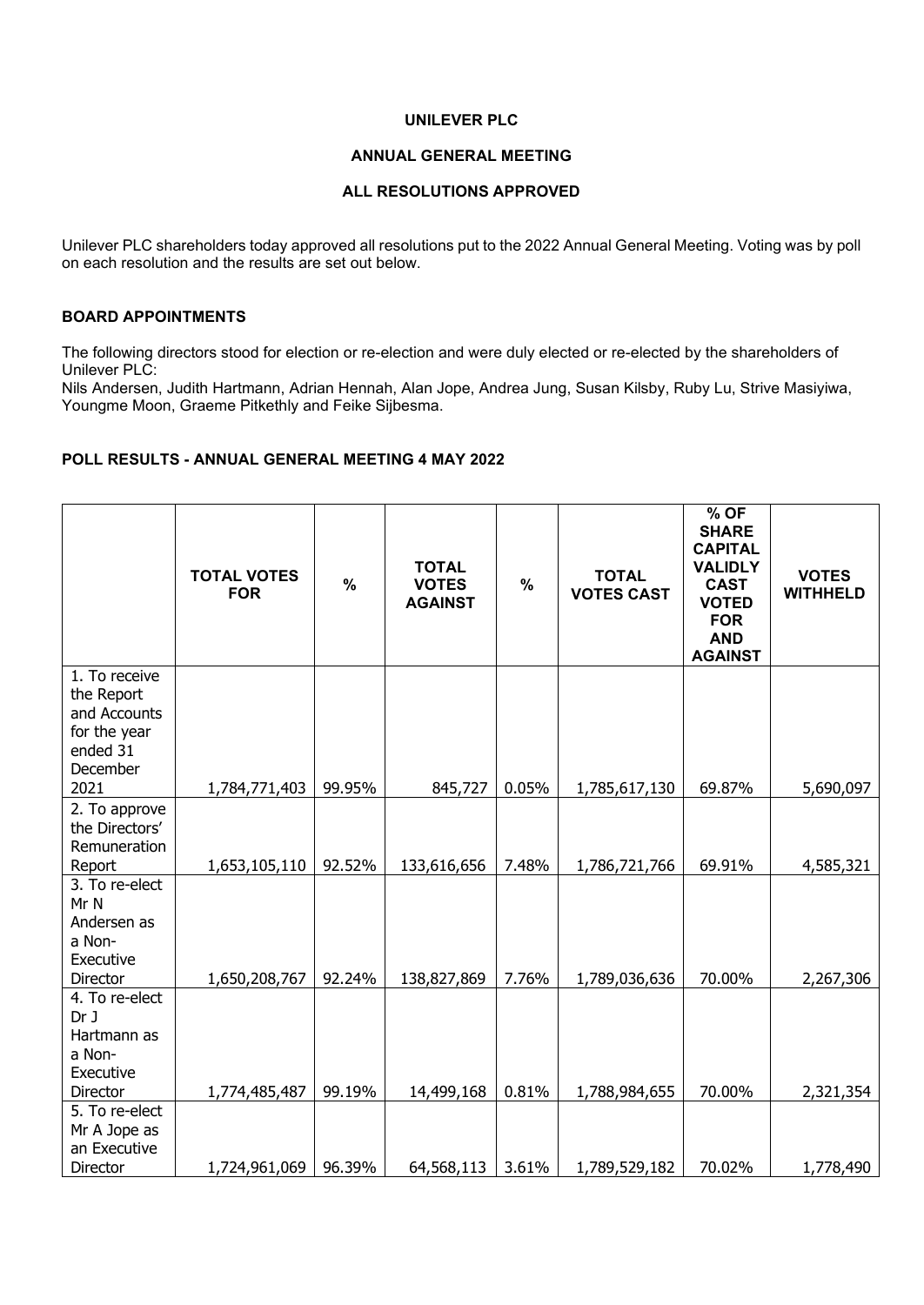| 6. To re-elect |               |        |            |       |               |        |           |
|----------------|---------------|--------|------------|-------|---------------|--------|-----------|
| Ms A Jung as   |               |        |            |       |               |        |           |
| a Non-         |               |        |            |       |               |        |           |
| Executive      |               |        |            |       |               |        |           |
| Director       | 1,698,883,917 | 94.96% | 90,190,281 | 5.04% | 1,789,074,198 | 70.00% | 2,231,810 |
| 7. To re-elect |               |        |            |       |               |        |           |
| Ms S Kilsby    |               |        |            |       |               |        |           |
| as a Non-      |               |        |            |       |               |        |           |
| Executive      |               |        |            |       |               |        |           |
| Director       | 1,774,007,079 | 99.16% | 15,061,832 | 0.84% | 1,789,068,911 | 70.00% | 2,237,098 |
| 8. To re-elect |               |        |            |       |               |        |           |
| Mr S           |               |        |            |       |               |        |           |
| Masiyiwa as a  |               |        |            |       |               |        |           |
| Non-           |               |        |            |       |               |        |           |
| Executive      |               |        |            |       |               |        |           |
| Director       | 1,769,253,409 | 98.90% | 19,723,543 | 1.10% | 1,788,976,952 | 70.00% | 2,329,056 |
| 9. To re-elect |               |        |            |       |               |        |           |
| Professor Y    |               |        |            |       |               |        |           |
|                |               |        |            |       |               |        |           |
| Moon as a      |               |        |            |       |               |        |           |
| Non-           |               |        |            |       |               |        |           |
| Executive      |               |        |            |       |               | 70.00% |           |
| Director       | 1,770,316,797 | 98.96% | 18,660,776 | 1.04% | 1,788,977,573 |        | 2,328,435 |
| 10. To re-     |               |        |            |       |               |        |           |
| elect Mr G     |               |        |            |       |               |        |           |
| Pitkethly as   |               |        |            |       |               |        |           |
| an Executive   |               |        |            |       |               |        |           |
| Director       | 1,723,474,854 | 96.34% | 65,559,756 | 3.66% | 1,789,034,610 | 70.00% | 2,252,435 |
| 11. To re-     |               |        |            |       |               |        |           |
| elect Mr F     |               |        |            |       |               |        |           |
| Sijbesma as a  |               |        |            |       |               |        |           |
| Non-           |               |        |            |       |               |        |           |
| Executive      |               |        |            |       |               |        |           |
| Director       | 1,769,656,458 | 98.92% | 19,339,706 | 1.08% | 1,788,996,164 | 70.00% | 2,309,845 |
| 12. To elect   |               |        |            |       |               |        |           |
| Mr A Hennah    |               |        |            |       |               |        |           |
| as a Non-      |               |        |            |       |               |        |           |
| Executive      |               |        |            |       |               |        |           |
| Director       | 1,767,022,039 | 98.77% | 21,955,381 | 1.23% | 1,788,977,420 | 70.00% | 2,328,588 |
| 13. To elect   |               |        |            |       |               |        |           |
| Mrs R Lu as a  |               |        |            |       |               |        |           |
| Non-           |               |        |            |       |               |        |           |
| Executive      |               |        |            |       |               |        |           |
| Director       | 1,777,112,750 | 99.34% | 11,895,279 | 0.66% | 1,789,008,029 | 70.00% | 2,297,929 |
| 14. To         |               |        |            |       |               |        |           |
| reappoint      |               |        |            |       |               |        |           |
| KPMG LLP as    |               |        |            |       |               |        |           |
| Auditors of    |               |        |            |       |               |        |           |
| the Company    | 1,771,210,928 | 99.05% | 16,997,442 | 0.95% | 1,788,208,370 | 69.97% | 3,093,363 |
| 15. To         |               |        |            |       |               |        |           |
| authorise the  |               |        |            |       |               |        |           |
| Directors to   |               |        |            |       |               |        |           |
| fix the        |               |        |            |       |               |        |           |
| remuneration   |               |        |            |       |               |        |           |
| of the Auditor | 1,778,622,006 | 99.42% | 10,297,215 | 0.58% | 1,788,919,221 | 70.00% | 2,384,951 |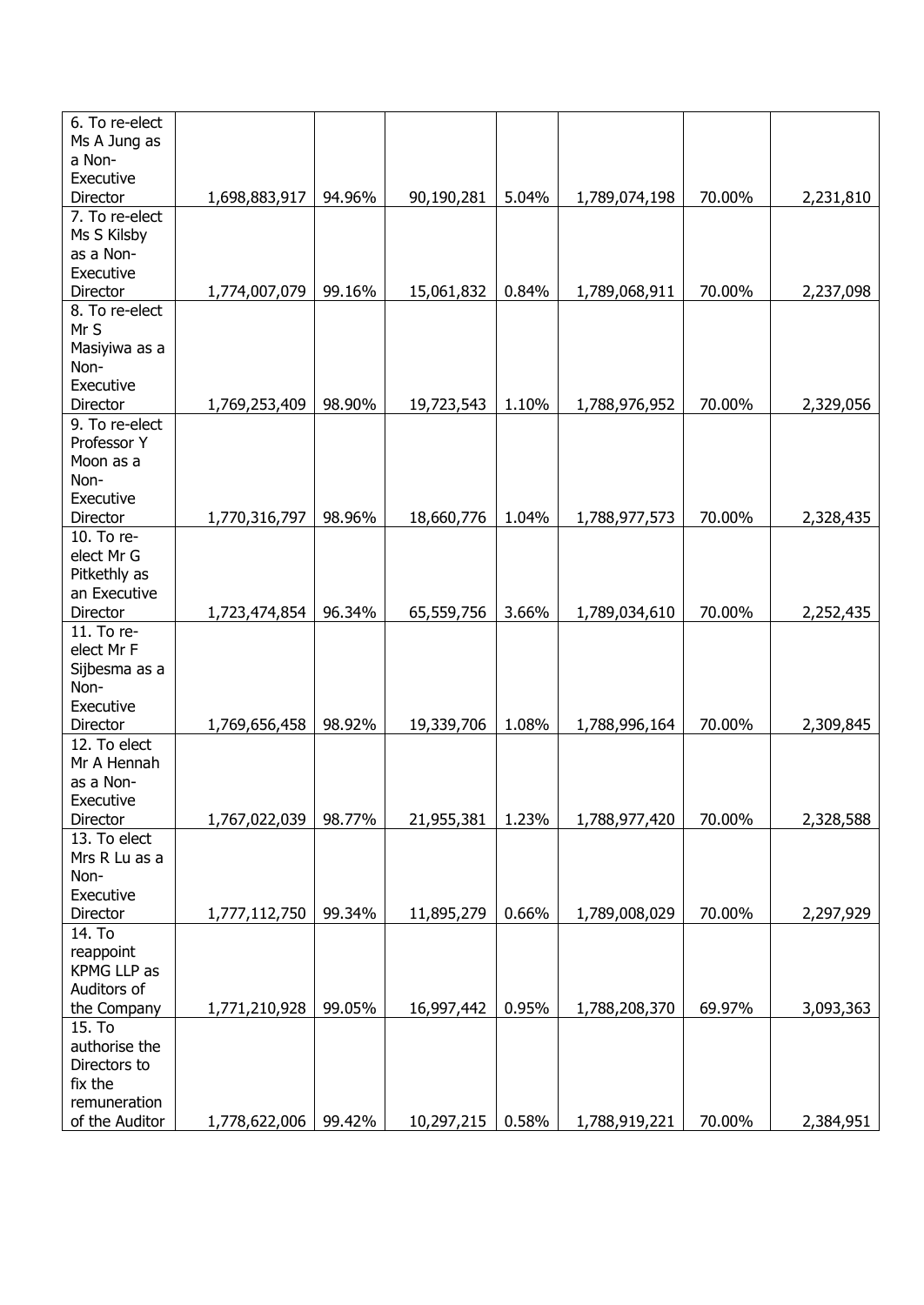| 16. To         |               |        |             |       |               |        |            |
|----------------|---------------|--------|-------------|-------|---------------|--------|------------|
| authorise      |               |        |             |       |               |        |            |
| Political      |               |        |             |       |               |        |            |
| Donations      |               |        |             |       |               |        |            |
| and            |               |        |             |       |               |        |            |
| expenditure    | 1,742,197,236 | 97.98% | 35,890,771  | 2.02% | 1,778,088,007 | 69.57% | 13,188,421 |
| 17. To renew   |               |        |             |       |               |        |            |
| the authority  |               |        |             |       |               |        |            |
| to Directors   |               |        |             |       |               |        |            |
| to issue       |               |        |             |       |               |        |            |
| shares         | 1,689,544,033 | 94.43% | 99,633,679  | 5.57% | 1,789,177,712 | 70.01% | 2,130,961  |
| 18. To renew   |               |        |             |       |               |        |            |
| the authority  |               |        |             |       |               |        |            |
| to Directors   |               |        |             |       |               |        |            |
| to disapply    |               |        |             |       |               |        |            |
| pre-emption    |               |        |             |       |               |        |            |
| rights         | 1,756,444,950 | 98.28% | 30,741,777  | 1.72% | 1,787,186,727 | 69.93% | 4,114,524  |
| 19. To renew   |               |        |             |       |               |        |            |
| the authority  |               |        |             |       |               |        |            |
| to Directors   |               |        |             |       |               |        |            |
| to disapply    |               |        |             |       |               |        |            |
| pre-emption    |               |        |             |       |               |        |            |
| rights for the |               |        |             |       |               |        |            |
| purposes of    |               |        |             |       |               |        |            |
| acquisitions   |               |        |             |       |               |        |            |
| or capital     |               |        |             |       |               |        |            |
| investments    | 1,734,740,008 | 97.05% | 52,806,643  | 2.95% | 1,787,546,651 | 69.94% | 3,762,073  |
| 20. To renew   |               |        |             |       |               |        |            |
| the authority  |               |        |             |       |               |        |            |
| to the         |               |        |             |       |               |        |            |
| Company to     |               |        |             |       |               |        |            |
| purchase its   |               |        |             |       |               |        |            |
| own shares     | 1,768,051,750 | 98.90% | 19,745,781  | 1.10% | 1,787,797,531 | 69.95% | 3,507,271  |
| 21. To         |               |        |             |       |               |        |            |
| shorten the    |               |        |             |       |               |        |            |
| notice period  |               |        |             |       |               |        |            |
| for General    |               |        |             |       |               |        |            |
| Meetings       | 1,617,343,217 | 91.97% | 141,172,318 | 8.03% | 1,758,515,535 | 68.81% | 31,733,892 |

NOTES:

- The 'For' vote includes votes given at the Chairman's discretion and details of proxy votes cast are included in the table above.
- As at 2.30pm on 2 May 2022 the total number of issued ordinary shares of Unilever PLC was 2,629,243,772. Of those ordinary shares, 70,256,699 were held as treasury shares and 3,305,603 ordinary shares (including ordinary shares represented by Unilever PLC ADSs) were held by or on behalf of companies in the Unilever Group (the "**Unilever Group Shares**"). The voting rights attaching to the Unilever Group Shares are not exercisable. Therefore, as at 2.30pm on 2 May 2022, the total number of Unilever PLC ordinary shares with exercisable voting rights was 2,555,681,470.

A 'Vote withheld' is not a vote in law and will not be counted in the calculation of the proportion of the votes 'for' and 'against' a resolution.

In accordance with Listing Rule 9.6.2 copies of all the resolutions passed, other than ordinary business, will be submitted to and available for inspection at the National Storage Mechanism and will shortly be available for inspection at: [https://data.fca.org.uk/#/nsm/nationalstoragemechanism.](https://data.fca.org.uk/#/nsm/nationalstoragemechanism) A copy of the resolutions can also be found in the Chairman's Letter and Notice of Meeting which is available on our website: [www.unilever.com/AGM](http://www.unilever.com/AGM)